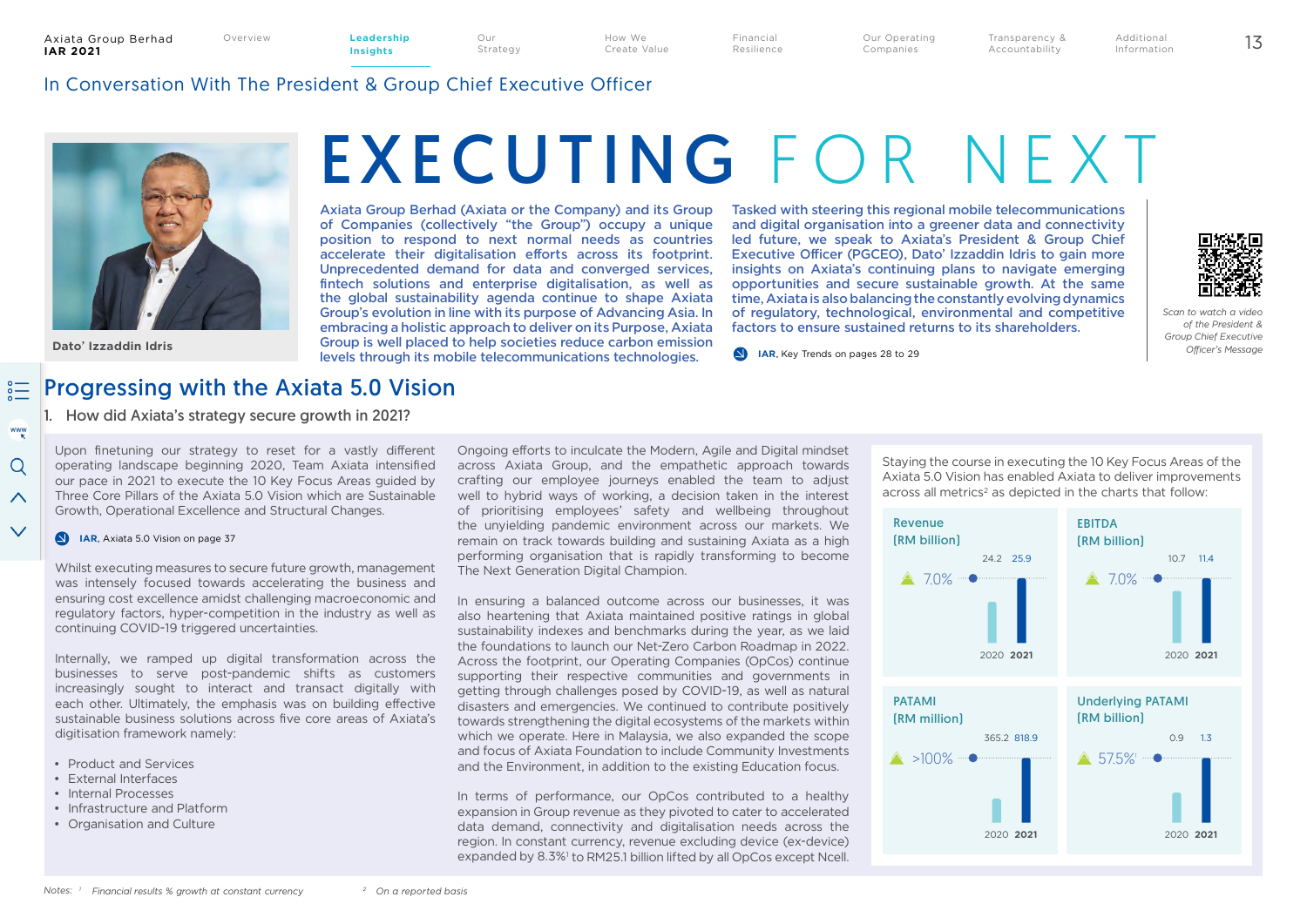$rac{1}{2}$ 

www

 $\Omega$ 

 $\curvearrowright$ 

 $\sqrt{}$ 

Our Strategy

## In Conversation With The President & Group Chief Executive Officer

## How did Axiata's strategy secure growth in 2021? (cont'd)

Operational Excellence initiatives including our cost excellence programme, Collective Brain model, and leveraging on digitisation and analytics yielded results, as Earnings Before Interest, Tax, Depreciation and Amortisation (EBITDA) expanded by 8.5%<sup>1</sup> year on year (YoY) to RM11.4 billion mainly contributed by Celcom, Dialog, edotco and Axiata Digital Services (Axiata Digital)3.

Underlying PATAMI<sup>4</sup> grew by 57.5%<sup>1</sup> to RM1.3 billion due to improved EBITDA across all OpCos, reduced losses from Axiata Digital and lower net finance cost, offset by accelerated depreciation of 3G assets in Celcom and Robi.

Driven by our cost savings initiatives, we surpassed internal targets to achieve total cost savings of RM2.0 billion, of which RM696 million was opex in nature, and RM1.3 billion from better capex management. However, Operating Free Cash Flow (OFCF) dropped 43.1% to RM1.9 billion largely due to XL's accelerated capex and backlog capex at edotco.

Transparency & Accountability

Overall, Axiata closed the year with a resilient balance sheet as gross debt/EBITDA held at 2.6x and a healthy cash balance of RM7.0 billion. With this, we are able to confidently defend against market uncertainties, as well as capitalise on potential opportunities to further strengthen our value proposition in this digital era.

**IAR**, Financial Resilience on pages 52 to 61

#### 2. How is the Company tracking towards future-proofing Axiata Group?

Last year, I shared Axiata's Investors/Shareholders perspective of 5:10:20:20 to reposition ourselves as a High Dividend Company.

Where do we stand today? I am pleased to report that we are tracking well, encouraged by the disciplined execution of initiatives aimed at producing results in these six focus areas:

- 1. Grow Revenue by > RM6 billion through contributions from mobile, enterprise, digital businesses and infrastructure
- 2. Reduce Opex growth by < RM3 billion on concerted efforts to improve data cost per GB and data margin, with voice expected to decline to less than 5% of total cost
- 3. Reduce Depreciation and Amortisation growth by < RM1 billion with the sunsetting of 3G networks and capex optimisation
- 4. Reduce Financing Cost by > RM100 million through cheaper funding, capitalising on the low interest rate environment in 2020 with the issuance of USD1.5 billion bonds
- 5. Keep Mobile Capex < RM5.5 billion (20% intensity) leveraging on Collective Brain initiatives especially from efficiencies identified and optimisation efforts around the Procurement and Network functions
- 6. Refine Financial Strategy through an optimised Capital Allocation Framework including alignment of OpCos' dividend policy

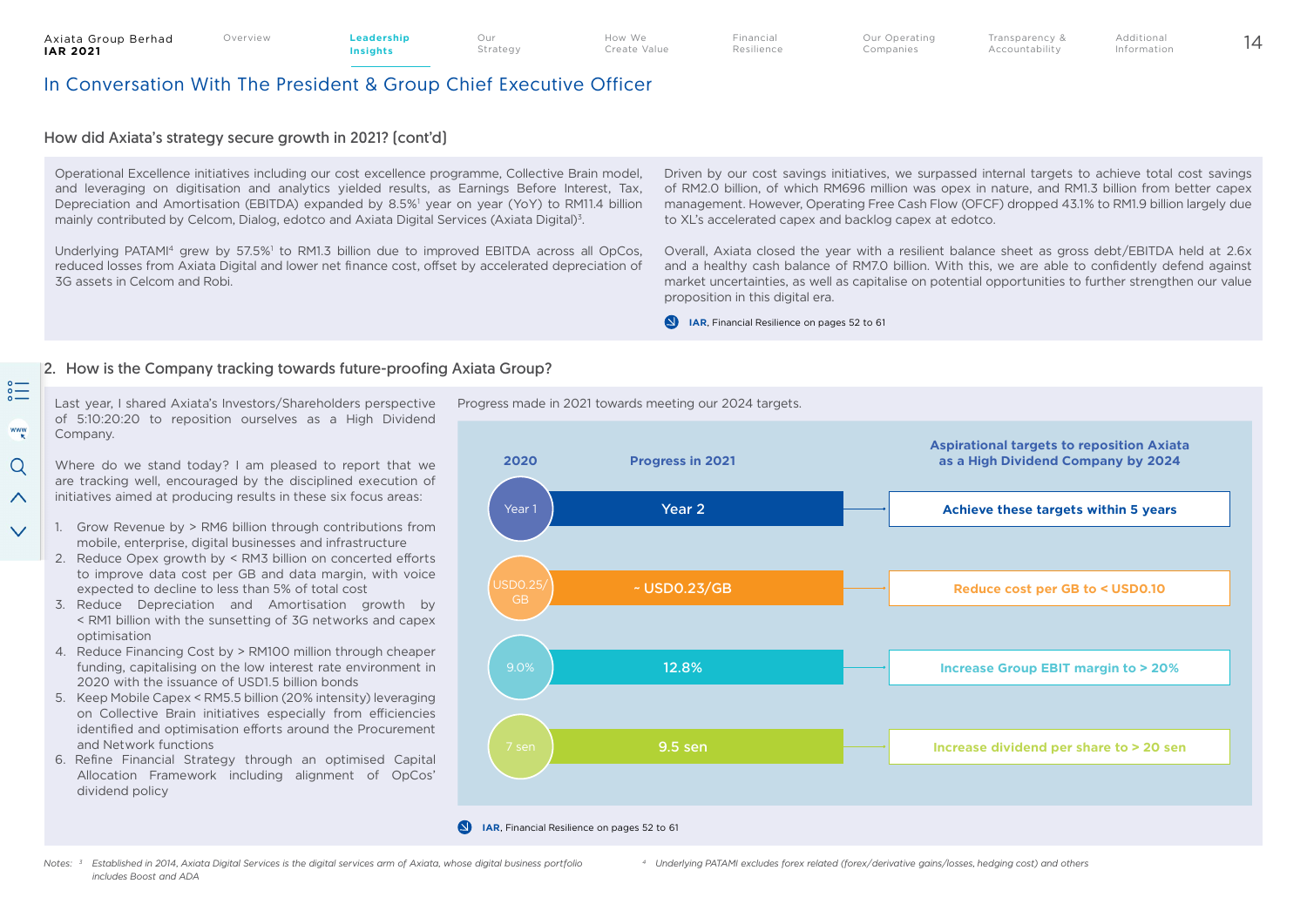2022

 $\sum_{\alpha=0}^{\infty}$ 

www

 $\Omega$  $\wedge$ 

 $\checkmark$ 

#### Axiata Group Berhad **IAR 2021**

**Insights**

Strategy

Our

How We Create Value Financial Resilience

Our Operating Companies Overview 15 **Leadership** 

Additional Information

## In Conversation With The President & Group Chief Executive Officer

#### How is the Company tracking towards future-proofing Axiata Group? (cont'd)

In order to catalyse long-term value creation for our shareholders, Axiata continues to expand into adjacent businesses. Whilst the mobile business continues to be the foundation, we are also keenly seeking organic and inorganic growth opportunities in fixed, infrastructure, enterprise and digital.

#### **Repositioning the business for new normal shifts**

#### **Proposed Celcom-Digi merger**

- Synergistic benefits arising from the combination of scale, experience, competencies and financial strength of global telcos Telenor and Axiata, coupled with market knowledge of two well-established Malaysian companies
- To build a world-class Innovation Centre focusing on research and development, development of 5G use cases, supporting the local digital start-ups ecosystem and nurturing a knowledge-based workforce

#### **Celcom's acquisition of Infront Consulting Group (M) Sdn Bhd and Bridgenet Solutions Sdn Bhd**

• Enhanced Enterprise proposition with two acquisitions – Infront for Cloud services and managed networks capabilities and Bridgenet for cyber security and networking solutions **Dialog's acquisition of H One Private Ltd**

#### **Proposed joint acquisition of Link Net with XL**

- To drive future growth by leveraging on synergies between Link Net and XL through their combined positions in wireless communication services, sharing backbone and transmission networks and extensive customer base
- Well positioned to capitalise on the growing Enterprise market, and increased exposure to high Average Revenue Per User (ARPU) customers, as well as the fast growing fixed broadband market

#### **Disposal of 5% stake in XL to Indonesian Investor Ferrymount Investments Ltd, a Special Purpose Vehicle between Procap Partners Ltd and Tiga Investments Pte Ltd**

• Leveraging on the principals of Procap and Tiga Investments' extensive knowledge, experience, business partnerships, linkages to the digital ecosystem, and investments in and global capital markets to drive operational synergies and further develop digital and value-added services, as well as improve user experience

#### **XL's proposed acquisition of PT Hipernet Indodata**

• Enables XL to add to its Enterprise customer coverage and strengthen its product proposition

• H One is the largest reseller of Microsoft enterprise solutions in Sri Lanka, and the acquisition is aimed at supplementing Dialog's wide range of Enterprise solutions suite

#### **edotco's acquisition of Touch Mindscape**

#### Thus in 2021, Axiata Group embarked on a series of corporate activities to further secure our value proposition in supporting digital led recovery and growth.

#### **Application for Digital Bank Licence by Boost Holdings Sdn Bhd (Boost) in partnership with RHB Banking Group**

Transparency & Accountability

- Joint application submitted in June 2021
- Plans in place for regional expansion and potential monetisation of the fintech business

#### **SoftBank Corp.'s investment in ADA**

- Leveraging on SoftBank Corp.'s network of portfolio companies to provide digital marketing solutions
- Using funding and synergies to develop AI models for precision targeting, invest in content analytics, and establish data platforms to deliver insights and help businesses pivot for growth

#### **ADA's acquisition of Awake Asia**

- Integrated eCommerce practice marries Awake Asia's deep eCommerce expertise with ADA's media, creative and analytics solutions to drive online sales for brands through:
- Digital marketing deeply linked to eCommerce revenue generation
- Consumer data and analytics leveraged to uplift eCommerce sales
- Reaching vast audiences in super apps and marketplaces
- Strategically adds a portfolio of approximately 1,000 tenanted towers to edotco's operations in Malaysia, with tower portfolio in the states of Melaka, Negeri Sembilan and Pahang having high co-location ratios of 2.4x<sup>5</sup>, 3.8x<sup>5</sup> and 3.4x<sup>5</sup> respectively along with long-term contracts in place, thus guaranteeing recurring cash flow into the future
- Strategic advantage of building towers in states it was unable to in the past
- Secures a strategic fibre network in the East Coast of Malaysia, backed by long-term customer contracts
- Completion of the Celcom-Digi merger upon receiving the relevant approvals and successful integration of the two businesses **Focus**
	- Completion of the Link Net acquisition with XL and offering customer-focused converged solutions for Homes and Enterprises in Indonesia
- Awaiting outcome of digital banking licence application and if successful, launching its services
- Boost and ADA's regional expansion in ramping up towards realising their unicorn status ambitions
- Alongside expansion in Malaysia and Indonesia, edotco will continue to explore portfolio optimisation opportunities in footprint countries in line with its growth plans

**IAR**, Our Investor Proposition on page 7 **IAR**, Our Operating Companies on pages 63 to 81 **CAFS**, Significant Milestones In 2021 on pages 19 to 20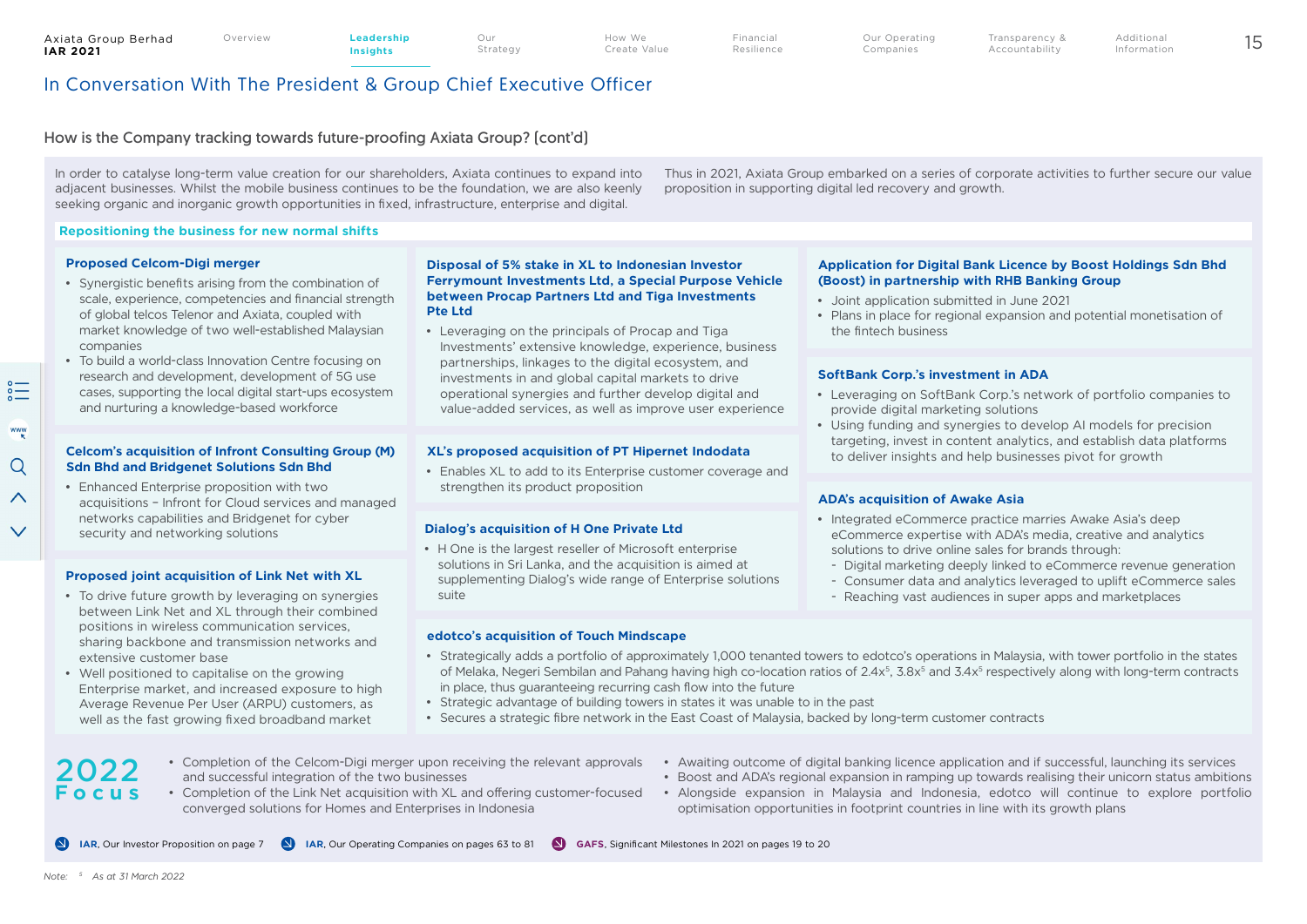Financial Resilience

## In Conversation With The President & Group Chief Executive Officer

#### 3. With these targets, how is the PGCEO Scorecard structured towards delivering the Axiata 5.0 Vision?

The PGCEO's performance assessment is based on the "Balanced Scorecard" approach and comprises two differently weighted components - the Corporate Scorecard and the Strategic Key Performance Indicators (KPIs) - which are designed to address business and stakeholder needs dynamically whilst balancing short-term returns and long-term sustainability. For 2021, the two components were as follows:

- 1. 65% was derived from the Corporate Scorecard where the focus is on growth aspects of the business through metrics covering Revenue, Cash Flow, Profitability, Market Share and Customer Experience. These outcome-based, quantitative indicators were aimed at ensuring the rigor of execution to achieve short-term business targets against a challenging macroeconomic and industry environment
- 2. 35% was attributed to Strategic KPIs which covers Axiata's 10 Key Focus Areas. While a majority of the Strategic KPIs are outcome-based and quantifiable, selected KPIs within this component are qualitative in nature. Nonetheless, each of these KPIs were carefully selected to help future-proof the business and steer the organisation towards sustainable growth in the long run

 $rac{1}{2}$ 

These Corporate Scorecard and Strategic KPIs were cascaded to all OpCo CEOs and Axiata Senior Leadership Team Scorecards to ensure seamless alignment and accountability throughout the organisation. The foregoing framework has been in force for the past decade and is expected to continue in the foreseeable future.

During the year, the Board approved the inclusion of Sustainability as a Strategic KPI in line with the requirements of the Malaysian Code on Corporate Governance (MCCG) 2021. This is in addition to an existing Strategic KPI to drive the national development agenda through efforts to groom local talents and build digital entrepreneurs. In aligning with the Sustainability KPI, I am a member of the CEO Action Network (CAN) in Malaysia, contributing towards sustainability advocacy, capacity building, action and performance throughout the ecosystem.

In striving for customer satisfaction, significant emphasis is placed on the Voice of Customer KPI that I share with OpCo CEOs to track service levels, which is reflected in market scores such as the Net Promoter Score and Digital Reputation Score, among others.

In summary, my KPIs are focused on steering Axiata in its ongoing transition from a pure-play mobile business into a diversified mobile telecommunications and digital organisation driving digital inclusion and serving evolving connectivity needs as societies increasingly embrace the digital economy.

- $\bullet$ **IAR**, CAN Case Study on page 32
- $\bullet$ **IAR**, Axiata 5.0 Vision on page 37
- $\bullet$ **IAR**, Net Promoter Score and Digital Reputation Score on page 43

## Stepping up on our Environmental, Social and Governance (ESG) Commitments

#### 4. What key ESG actions did you take in 2021?

Having established a strong foundation, especially under the social and governance pillars through our various national contribution initiatives since inception, Axiata is on track to develop a focused climate action plan to further strengthen its ESG responses. Among key actions taken in 2021 are:

Completion of the Group-wide carbon inventory exercise to audit, assess and capture the full impact of our operations and the ways in which we use energy



**TCFD** 

Transparency & Accountability

This will be the foundation enabling us to develop a Group-wide target to reduce carbon emissions aligned to the Science Based Target Initiative (SBTi). To support this agenda, the Axiata Net-Zero Carbon Roadmap will be launched in 2022

SCIENCE **RASED** TARGETS

Formalised our net-zero target commitment by signing the SBTi business pledge

Began preparatory work to embark on our Task Force on Climate-related Financial Disclosures (TCFD) journey

Acknowledging that our networks result in carbon emissions, the Chief Technology Officer (CTO) Council which represents all OpCos is taking into consideration our climate action agenda in the Network domain. Leveraging the Collective Brain model, they have incorporated efficient energy use to drive a common direction towards reaching both cost reduction and carbon emission targets. We are continuously seeking more efficient technologies that can be adopted to enhance our energy efficiency. Our direction moving forward is to deploy renewables as a source of energy where it is practical and cost efficient.

Additionally, Axiata's OpCos continued with their own environmental programmes. Many of our OpCos already have in place effective product end life management programmes that provide clear guidelines to improve material efficiency and reduce mobile e-waste. These include edotco's Carbon Neutrality Framework, Dialog's Waste Management Programme, Robi's e-Waste Recycling Programme, as well as Ncell's Resource and Waste Management Programme and its Waste Management Solution.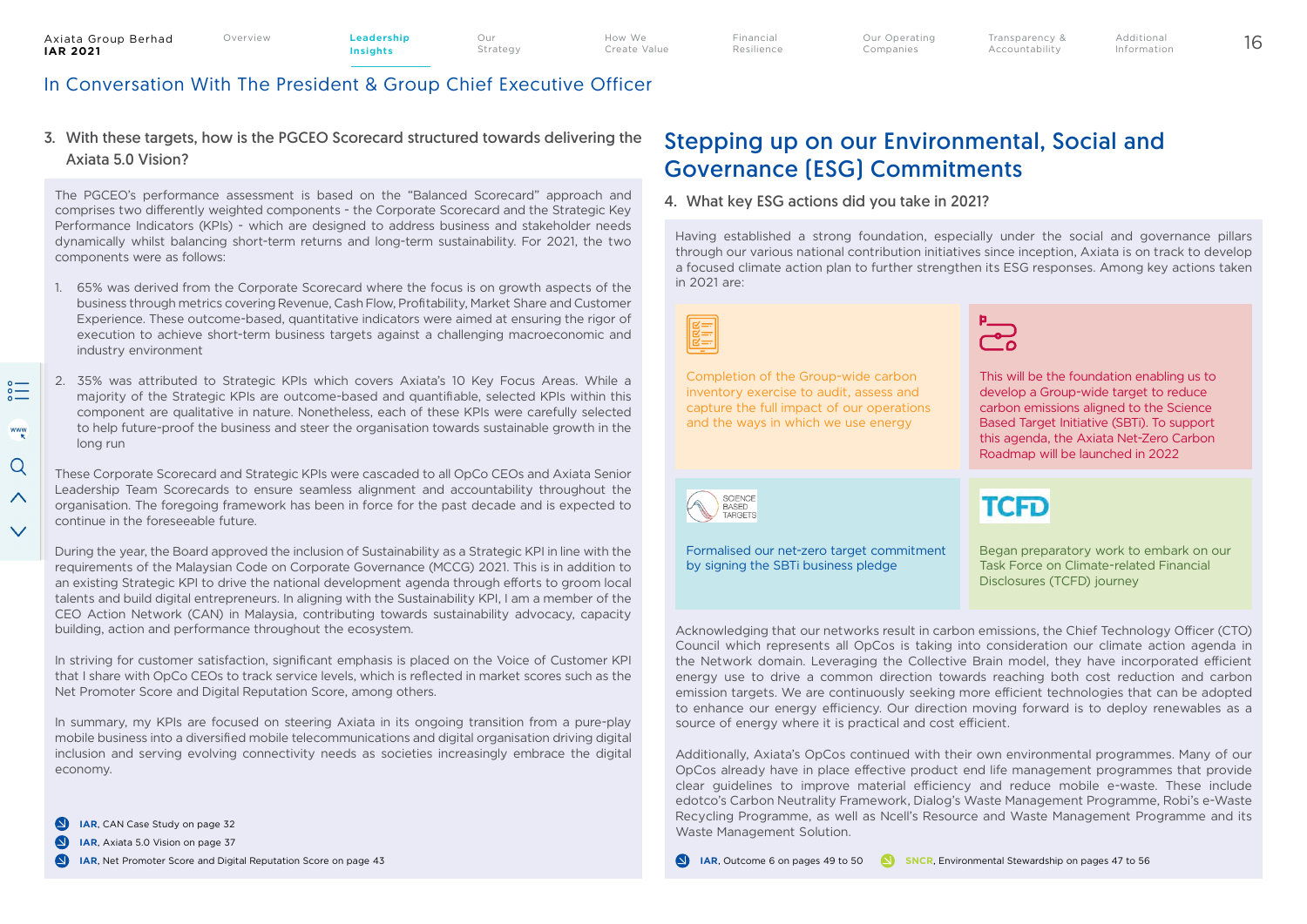How We Create Value

Our Strategy Financial Resilience

## In Conversation With The President & Group Chief Executive Officer

#### 5. What is the motivation behind Axiata's SBTi commitment?

This is an investment for the future which if not done today, will entail a higher outlay later. The SBTi commitment is based on our desire to adopt widely accepted standards in emissions reductions and net-zero targets in line with climate science. As a mobile telecommunications and digital organisation with a vast footprint in both ASEAN and South Asia, our investment in network expansion is critical to bridge the digital divide. However, that comes with the price of an increasing carbon footprint and it is incumbent upon us to mitigate the environmental impacts of potentially higher energy consumption from our networks and operations, whilst also implementing innovative solutions to address our energy needs.

## 2022 **Focus**

• Launch the Axiata Net-Zero Carbon Roadmap to achieve net-zero emissions no later than 2050, with a near term 2030 target to reduce operational carbon emissions by 45% from the 2020 baseline

Our three-objective strategy for climate action is as follows:



• Embark on our TCFD journey to deep dive into our climate-related risks and opportunities and expand our net-zero commitment to Scope 3 emissions, which covers the entire value chain of our operations

#### **IAR**, Outcome 6 on pages 49 to 50

Ω **SNCR**, Environmental Stewardship on pages 47 to 56

Ω **SNCR**, Net-Zero Carbon Roadmap on page 49

## Strengthening our Foundation as The Next Generation Digital Champion

Transparency & Accountability

#### 6. What are the focus areas of Axiata's transformation to become The Next Generation Digital Champion?

We set off on this transformational journey a decade ago by leveraging the digital ecosystem. We expanded into digital businesses via Axiata Digital in 2013. As for our traditional mobile operators, the ambition was to transform into Digital Telcos. As we usher in the era of digitalisation and 5G, we are strengthening our foundations towards realising our future goals by undertaking the following initiatives:

## 1

'Digitising our Core' across all key functions through 'API-fication', simplification and process digitisation in order to achieve Operational Excellence

3

Transforming our IT Blueprint to an Open Digital Architecture

## 2

Leveraging Analytics to accelerate our evolution in a way which is relevant to the dynamic and competitive landscape we operate in

## 4

Moving our infrastructure and applications to Cloud, enabling us to quickly and cost effectively scale our digital apps and touch points to cater to the exponential rise in digital service channels in the new normal, thus providing excellent customer services anytime, anywhere

Of course, we need people with the right skillsets to drive our transformation. To this end, we reasserted control over IT Software Development by setting up our own software development and IT operations (DevOps) company Axiata Digital Labs (ADL) which now has over 1,100 software engineering professionals. ADL has not only reduced Group-wide development cost, but also set a standard by transforming our Business Support System (BSS) with its middleware platforms such as the Digital Telco Enabler (DTE) and AXP platforms, which are the bedrock of our digital stack.

Taking this a step further, we spearheaded a community of Analytics professionals, Axiata Certified Experts (ACE), to employ a structured approach in developing our people's Analytics skills, with the intention of moving 'Analytics to the Edge'. Our objective is to establish best practices in AI and Data Governance with a reference architecture enabling interoperability and portability of codes. Leveraging off our early success with external API marketplaces for both long and short tail businesses, we have built a very large community of over 50,000 developers and hundreds of short tail partners.

**SNCR, Next Generation Digital Champion on pages IAR**, Outcome 2 and 3 on pages 41 to 42 and 43 to 44  $\blacksquare$ 21 to 45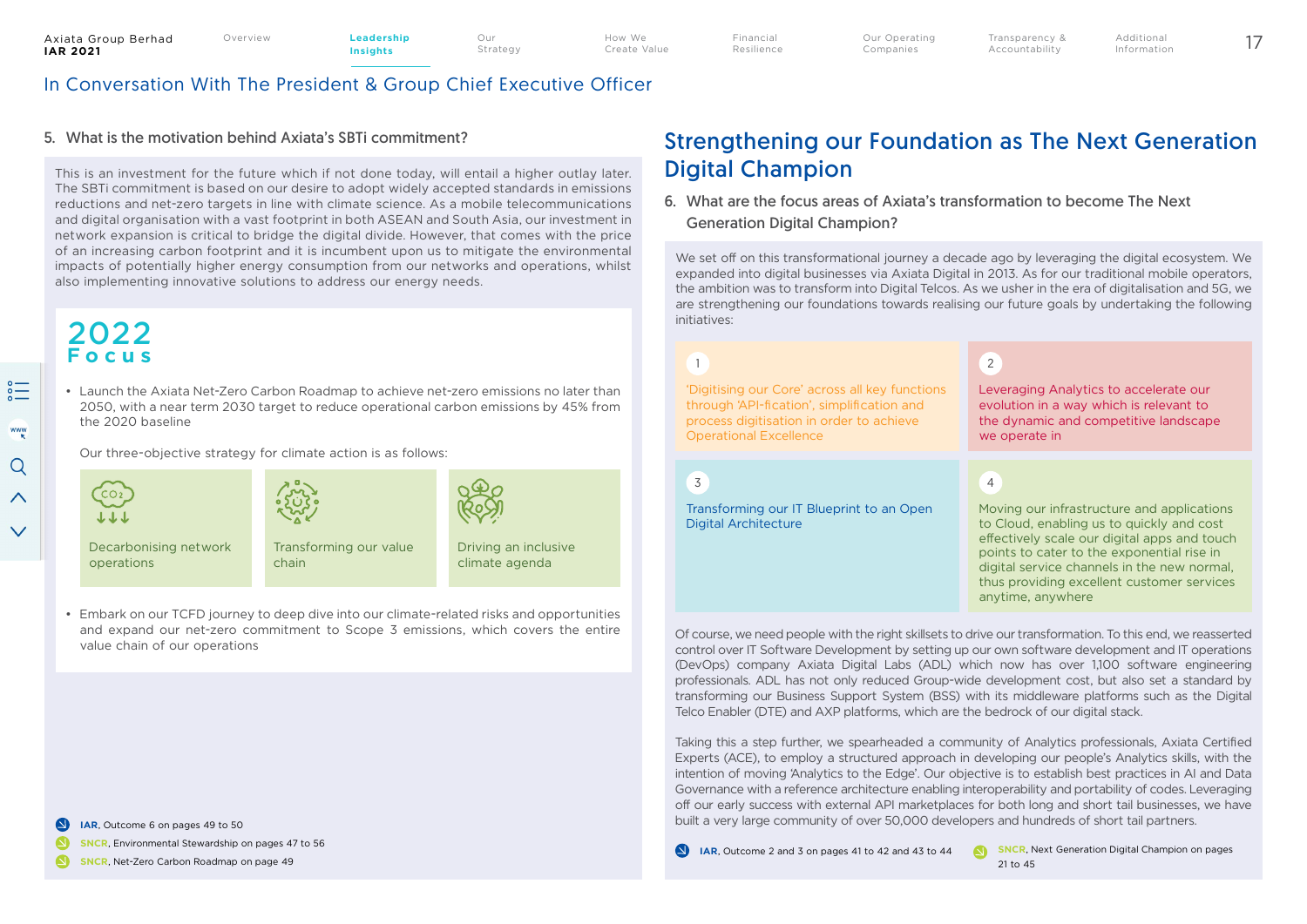Financial Resilience Transparency & Accountability

## In Conversation With The President & Group Chief Executive Officer

#### 7. How has Axiata improved its network in line with its ambition?

Our internal initiatives such as the cross-OpCo CTO Council are fuelling improvements in this area.

#### 1

#### **Efficiency gains from network transformation programme**

Standardised network planning methodologies and guidelines as well as subsequent design reviews and optimisations of OpCos' network plans have resulted in major gains including reduced cost of delivery, in terms of both capex and opex expenditures

# 2

4

**Collaboration amongst OpCos enable better adjustment to demand shifts**

Our Strategy

Unified design and planning approach between OpCos has enabled Axiata Group to support the 40% growth in network traffic in 2021

#### 8. How far has Axiata progressed in transforming its traditional mobile OpCos into Digital Telcos?

2021 has been an extraordinary year for our Digital Telcos which delivered over 40% YoY EBIT growth. Advancements in this area are driven by a unique tool Axiata has developed to help OpCos continuously up their game with respect to digital transformation.

This unique tool is our signature LEAP (Learn, Engage, Accelerate and Perform) Programme, a multi-year initiative designed to accelerate digitisation across all functions of the business. Since LEAP's inception in 2018, we have seen a total of 480 digitisation initiatives, spanning across process automation, API-fication of our platforms and Micro-Services proliferation across multiple business functions. We have also established "end-to-end digital" telco models in our OpCos, leading examples being Celcom's 100% digital service Yoodo, and XL's fully digital Live.On offering.

Of course, monitoring our YoY performance is critical to ensure we are on track, and we are doing so with a portfolio of metrics:

> Digital Telco Model (DTM) which charts the

achieved through digital transformation across our OpCos

LEAP Digital Maturity (LDM) which tracks the digital transformation of our OpCos across all functions, both front-end and back-end

Big Data Architecture (BDA) Index to assess our ability to process and analyse Big Data

financial outcomes AI Maturity Index which determines our AI Maturity levels to create and scale business impact

Over the past three years, all our OpCos have shown significant progress across all these metrics. Moving forward, we will continue to evolve our products and services, external and internal interfaces, platform architectures, and Talent and Culture constructs, to be on par if not ahead of global best practices in digital transformation. On a broader perspective, Axiata will focus on taking AI to the next level of industrialised scale so that technological advancements create sustainable business outcomes. Axiata Group will also continue to have stronger focus on data governance and management, to ensure the highest standards of protocols and privacy protection for its consumers while putting special focus around AI governance and ethics at the centre of its digital agenda.

**IAR**, Outcome 2 on pages 41 to 42 **IAR**, Our Operating Companies on pages 63 to 81

## **Sunsetting of 3G networks ongoing**  3

**to prepare for 4G and 5G spectrum efficiency**

In 2021 major advances were made by Celcom and Smart, as we sunsetted some 4,000 sites or 55% of our legacy networks, compared to the previous year

#### **Concluded three successful Open RAN commercial pilots to better serve rising connectivity needs in the region**

Formed strategic partnerships with leading global network solutions providers namely Mavenir and Parallel Wireless, and Infosys as systems integrator (SI) to successfully conduct Open RAN commercial field pilots in Malaysia, Indonesia and Sri Lanka

**IAR**, Outcome 3 and 4 on 43 to 44 and 45 to 46

 $\sum_{\alpha=0}^{\infty}$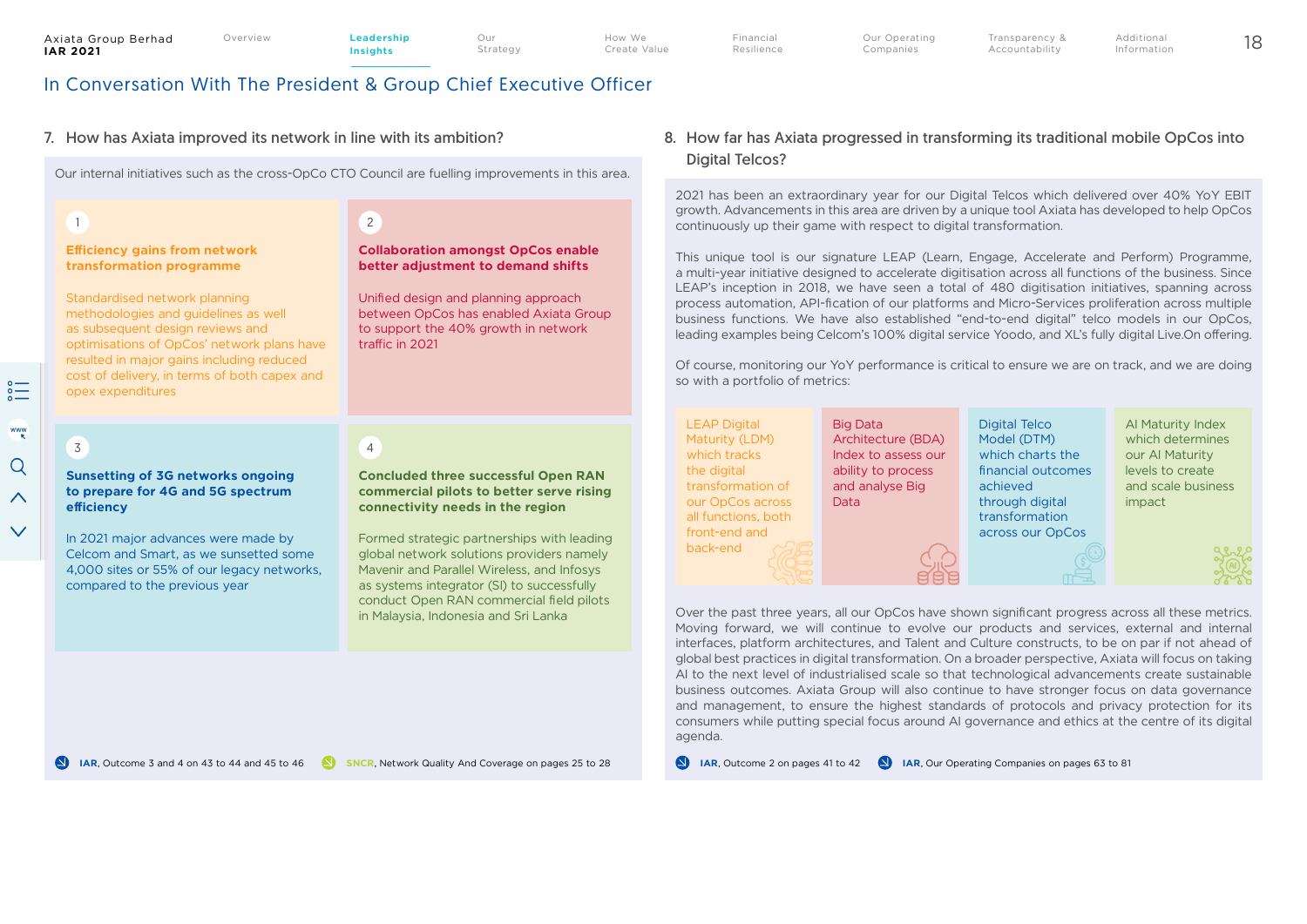How We Create Value Financial Resilience

Our Operating Companies Overview 19 **Leadership** 

Transparency & Additional Information

Accountability

In Conversation With The President & Group Chief Executive Officer

#### 9. How are Axiata's OpCos preparing for 5G?

An evolution from past technology, 5G is a catalyst for the future, delivering the promise of greater speed, capacity, reliability and much lower latency. It will revolutionise how we interact with technology in our daily lives, transform industries and elevate user experiences to new levels. Enabling higher performance, improved efficiencies and real time precision, industries such as agriculture, transportation and logistics, education, advanced healthcare, manufacturing, retail and public service, among others, stand to benefit from 5G enabled advancements and innovations to enhance products, services and experiences. With roll outs gaining traction across the world, 5G is also taking off in Asia, with most of our footprint markets poised for deployment in the short to medium-term. In line with this, our OpCos continue to be supportive of national 5G ambitions in their respective countries and work is ongoing to prepare for roll outs, even as we step up internally on our digital transformation to lead our customers and communities into the 5G era. Briefly:

# celcom

- Collaborated with ecosystem partners in preparation for 5G
- Conducted Malaysia's 1st Voice over 5G New Radio
- Trial calls
- Deployed world's first large scale FDD Smart 8T8R Network with Huawei



- Requested for 5G trial frequency and awaiting decision
- Presented amended 5G Trial Plan in accordance with the Nepal Telecommunication Authority's revised Working Procedure
- **Dialog**
- Partnered with Samsung for users to access Dialog's 5G trial network
- Launched Dialog 5G Innovation Centres in 12 Universities and 3 industrial companies to spearhead development of 5G ecosystem



- Extended partnership with digital security provider Subex Ltd to strengthen risk management capabilities towards launching innovative 5G services
- 
- Secured approximately 250 5G sites with Digital Nasional Berhad (DNB)
- Malaysia to roll out Phase 1 5G in 2022
- Installed 1st 5G In-Building Solutions for DNB at Ministry of Finance

## **Ax** Laxiata

- Launched 5G trials in 15 areas across Indonesia
- Partnered with 2 universities to co-develop IoT digital solutions running on the 5G network

In Malaysia, on 16 March 2022 the Government announced its invitation to Mobile Network Operators (MNOs) to participate in a public-private partnership for the MNOs to acquire a 70% equity

stake in DNB, the entity tasked with driving the country's single wholesale 5G network roll out.

robi

Celcom together with other MNOs will work closely with the Ministry of Finance, Ministry of Communications and Multimedia, and DNB to further understand the implementation model, including the proposed shareholding offer and transaction process.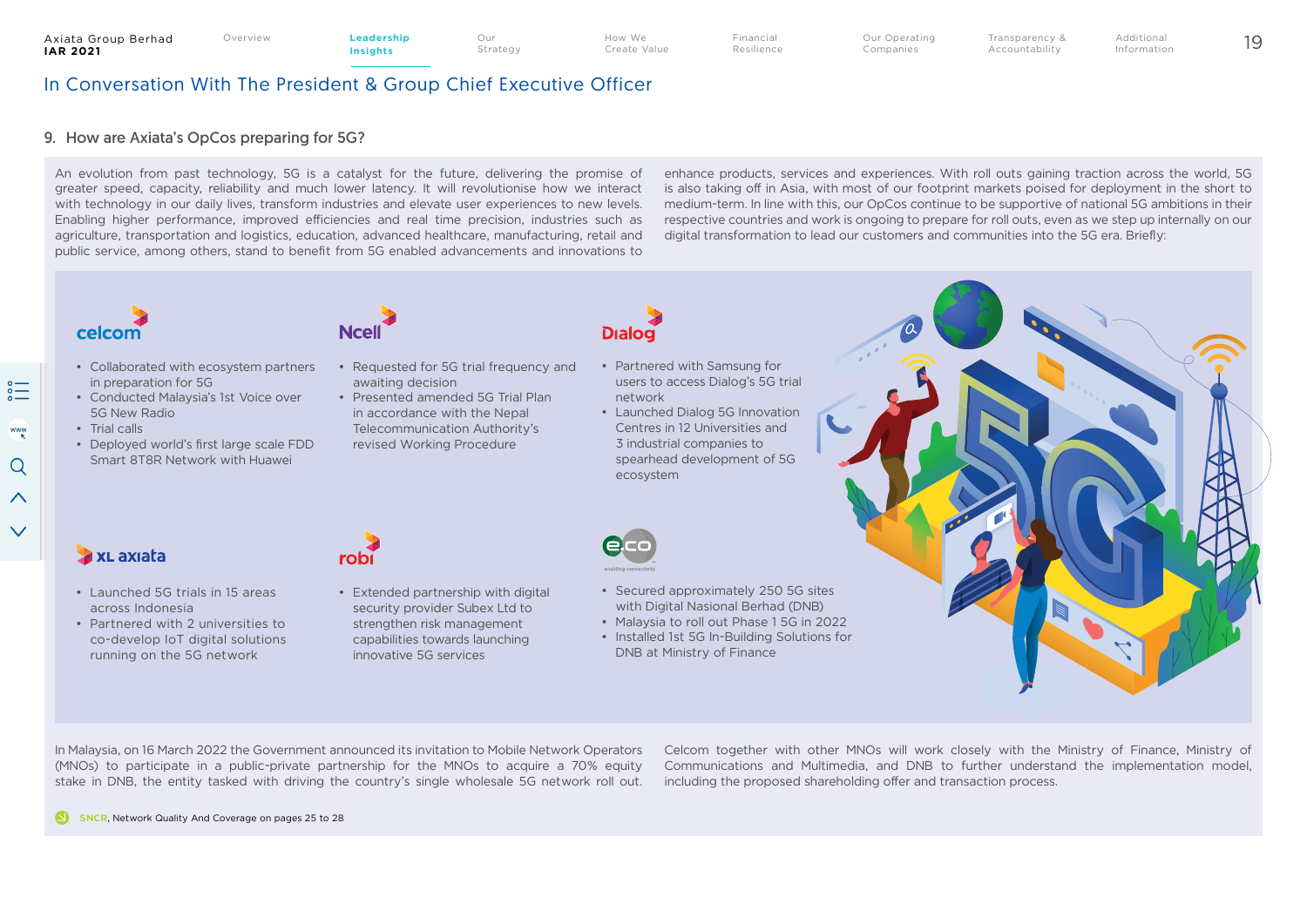Our

## In Conversation With The President & Group Chief Executive Officer

#### 10. How is Axiata driving growth in the Enterprise seament?

Digitalisation is reshaping the ASEAN and South Asian regions into compelling engines of growth. In order to capture opportunities arising from the rapid digitalisation throughout the more than 540 million population within the region, some 75 million enterprises are leveraging on digitalisation to drive growth and competitiveness. As at the end of 2021, our Enterprise segment throughout our six Digital Telco operating markets are catering to the needs of around 185,000 enterprises with plenty of room to capture new growth in digital enablement.

Over the past two years, we have launched an aggressive but focused thrust to elevate our Group-wide Enterprise capabilities to reach market best standards. This is being driven along four principal dimensions as follows:

- 1. Making targeted acquisitions of in-market ICT leaders in our key operating markets to augment the capabilities of our OpCo Enterprise business. We will continue on this trajectory with similar focus and discipline going forward
- 2. Building on our acquisitions in previous years, we are establishing aggressive synergy multipliers by combining the capabilities of our new assets with the extensive go-to-market reach of our OpCos
- 3. Securing a portfolio of best-in-class partnerships and combining with hyper-scalers and ICT majors to deliver cutting edge IR 4.0 solutions for Enterprises within our operating markets
- 4. Applying consistent investment and focus to ramp up our organic skills and capabilities in the Enterprise space, with specific attention on sales and delivery capabilities including those centred on ADL

I am happy to report that our strategy is delivering results. The in-market Enterprise ICT acquisitions have grown our OpCos' capabilities across Axiata's footprint, including for Cloud engineering, cyber security and managed connectivity expertise. Our existing Enterprise business has started to scale, with these acquisitions adding new customers across the industry segments we operate in. For example, the acquisition of H One, a leading Cloud consultancy and Microsoft's key partner in Sri Lanka, supplements Dialog's expansive suite of Enterprise solutions to facilitate the acceleration of digital transformation for multiple flagship clients.

Transparency & Accountability

To further strengthen our Enterprise proposition, in 2021 we added Google Cloud to our line up of global enterprise technology partners enabling our OpCos to offer Google Workspace as part of their integrated ICT portfolio and solution bundles to small and medium businesses. Three of our leading OpCos have launched one stop SME digital kits offering simple and efficient Google solutions in conjunction with government initiatives to digitalise SME business operations. Within Axiata Group, ADL plays a catalysing role in providing the DevOps support required to drive the development of Enterprise solutions, for example Google Cloud Platform, within all our Digital Telcos.

As we pave the way for 5G networks in our markets, we are developing Beyond Connectivity solutions for Business-to-Business (B2B) or B2B2X. We believe this specialised B2B application development will primarily hinge on the ability to partner or collaborate at speed and with zero-touch, with the likes of hyper-scalers, other telcos and local solutions providers. We have recorded key wins in some of our markets where our OpCos are offering Beyond Connectivity Enterprise services that include Security as a Service (SaaS), Equipment, Cloud, Data Centre, Application and IT services.



• Identify potential acquisitions in Indonesia, Cambodia and Nepal to strengthen presence in those markets

**IAR**, Outcome 3 on pages 43 to 44 **IAR**, Our Operating Companies on pages 63 to 81

industry transformation expertise for various verticals and smart services including logistics and ports, healthcare and agriculture, among others

#### $\curvearrowright$ Evolving our Enterprise Solutions to Cater to Regional Demand

 $\checkmark$ 

 $\sum_{\alpha=0}^{\infty}$ 

www

Q

**Focus**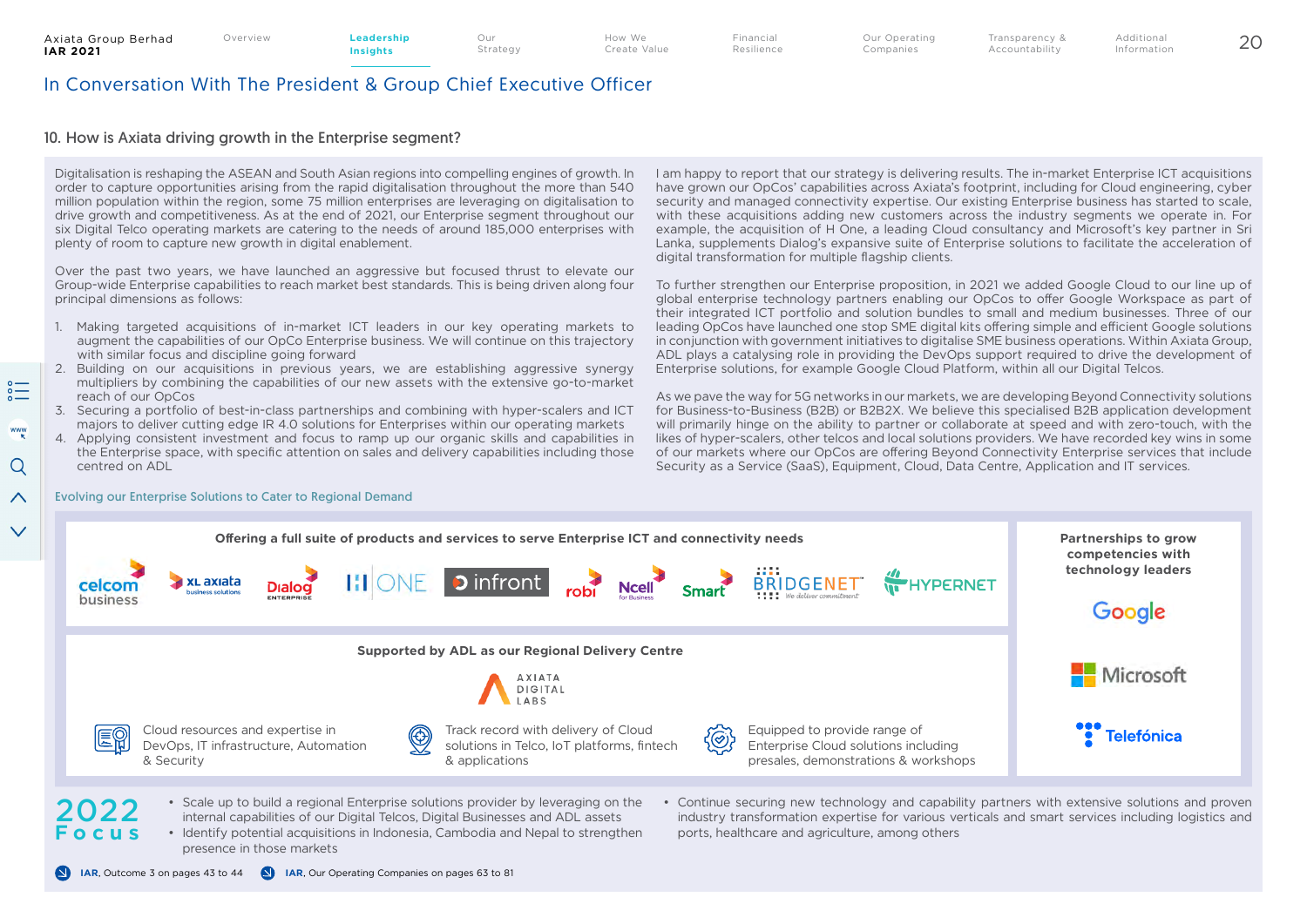Our

How We Create Value Financial Resilience Transparency & Accountability

## In Conversation With The President & Group Chief Executive Officer

#### 11. Are Axiata's Digital Businesses on track towards unicorn status?

Axiata's digital story began in 2013 when we set up Axiata Digital to identify and acquire opportunities within the digital ecosystem that were potentially relevant to us. Since then, we have undergone three distinct phases in our evolutionary journey to where we stand today, where our Value Illumination strategic focus is to build two unicorns.

2021 has been an exciting year for us, as we 'graduated' our digital businesses and set them off on their path to profitability with the ambition of unicorn status by 2024. We consolidated all our fintech offerings under the Boost umbrella to evolve into a full spectrum regional fintech business.

As for ADA, we are currently augmenting its product and service propositions by leveraging on synergies and partnerships established during the year to focus on new growth areas which includes Enterprise solutions.

#### Evolving Axiata's Digital Businesses

#### **Phase 1: Inception and Experimentation**

- Acquisition of various digital and Internet ventures for learning and experimentation
- Investment of USD200 million

#### **Phase 2: Growth and Expansion**

• Learnings from digital ventures led to incubation of new businesses namely Boost, ADA, Aspirasi and Apigate

#### **Phase 3: Value Capture**

- 2018: Sumitomo Corp invested USD20 million in ADA
- 2019: Mitsui & Co., Ltd invested in Axiata Digital establishing a pre-money valuation of USD500 million
- 2019: Monetised minority stake digital ventures with Pegasus 7 Ventures Pte Ltd at a valuation of USD140 million
- 2020: Great Eastern Holdings invested USD70 million into Boost
- 2021: SoftBank Corp. invested USD60 million into ADA

### 12. What's next for Boost?

Boost has advanced into a formidable fintech player in Malaysia, and is bolstering its presence in the adjacent highgrowth Indonesia market in line with its regional expansion plans.

In strengthening Boost, we have consolidated the five lines of businesses that have been incubated as part of our digital business growth strategy over the years. The consumer eWallet business was re-branded to Boost Life and has gained mainstream adoption in Malaysia as one of the top three providers in the eWallet space. We carved out our merchant business as Boost Biz, while the credit business that originated with Aspirasi which pioneered the provision of loans to small businesses and SMEs in Malaysia has been consolidated into Boost Credit. In the Indonesian market, Boost Indonesia's current focus is on small merchants, while Boost Connect which was originally Apigate provides Cross Border Payments.

In June 2021, the consortium formed by Boost with RHB Banking Group applied for a digital banking licence under the framework issued by Bank Negara Malaysia. Boost has also been steadily building its proposition as a regional fintech provider, and in March 2022 became the first fully regional digital financier to obtain an investment grade A1 rating for its maiden tranche of Senior Class A Medium Term Notes.

Having run the distance in laying the foundations for a wellstructured fintech driven business, Boost is now ramping up towards becoming a Regional Digital Financial Services Champion with the business continuing to chalk new milestones in this nascent industry which promises high growth in the future.



1 **billion** consumers

2022 **Focus**

- Explore monetisation/fund raising in 2022 or 2023 to support Boost's regional growth ambitions
- Launching of the digital bank, if successful with the digital bank licence application

www Q  $\curvearrowright$ 

 $\checkmark$ 

 $\sum_{\alpha=0}^{\infty}$ 

**2013 - 2015**

013

2015

**2016 - 2018**

2016 - 2018

**Beyond 2018**

Beyond 2018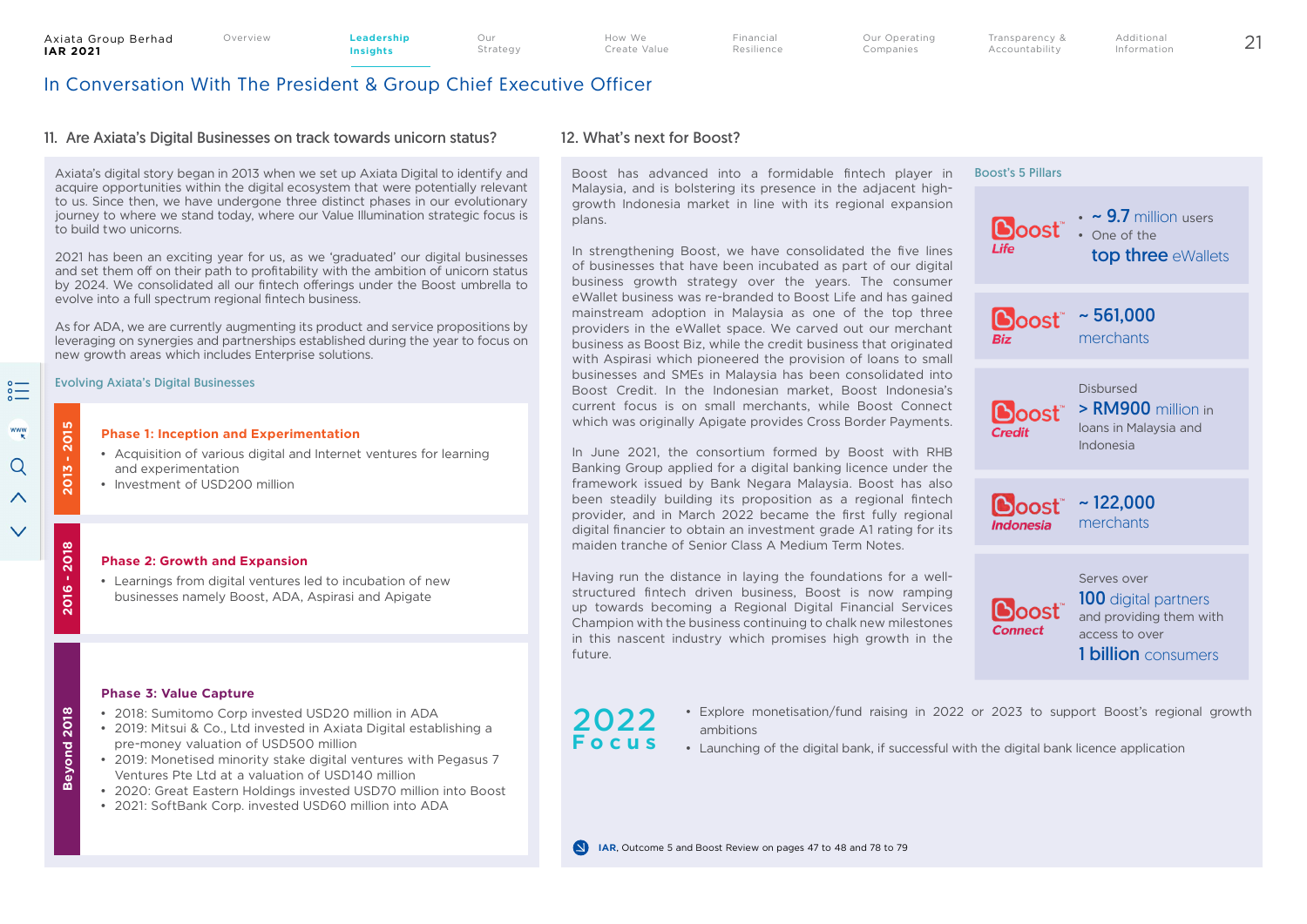Create Value

Financial Resilience Our Operating Companies

Transparency & Accountability Overview 22 **Leadership** 

Additional Information

## In Conversation With The President & Group Chief Executive Officer

#### 13. What are the prospects for ADA?

ADA, our digital analytics and AI company, has always been at the forefront of digital transformation since its inception in 2018 – recognising the opportunity to change the game for marketing and business operations with data and analytics. In just a short span of time, we have already witnessed the mark that ADA has made in the industry especially with the recent strategic investment of RM246.4 million from SoftBank Corp., enabling the company to develop and invest in more data solutions to serve their clients better. The acquisition of Awake Asia also allowed ADA to deliver endto-end eCommerce solutions across its footprint of 10 markets in South and Southeast Asia.

ADA is on a steady growth path, as revenue in 2021 soared by 89.4% YoY on the back of the expansion of our customer engagement business and our clients' increased focus on digital transformation. With its robust digital ecosystem and support by Sumitomo Corporation as an investor as well as other partners, ADA is well positioned to become one of the largest digital services providers as they ride the digitalisation wave as an enabler for enterprises seeking to grow their digital maturity.



- 2022 **Focus**
- Identifying strategic partnerships and acquisitions as ADA seeks to become the largest digital services provider in Asia Pacific (APAC)

• Adapting capabilities and enabling our pioneering clients into the new Metaverse frontier

• Deeper and more integrated industry-focused analytics to empower better decision making amongst our clients

 $\Omega$ **IAR**, Outcome 3 and ADA Review on pages 43 to 44 and 80 to 81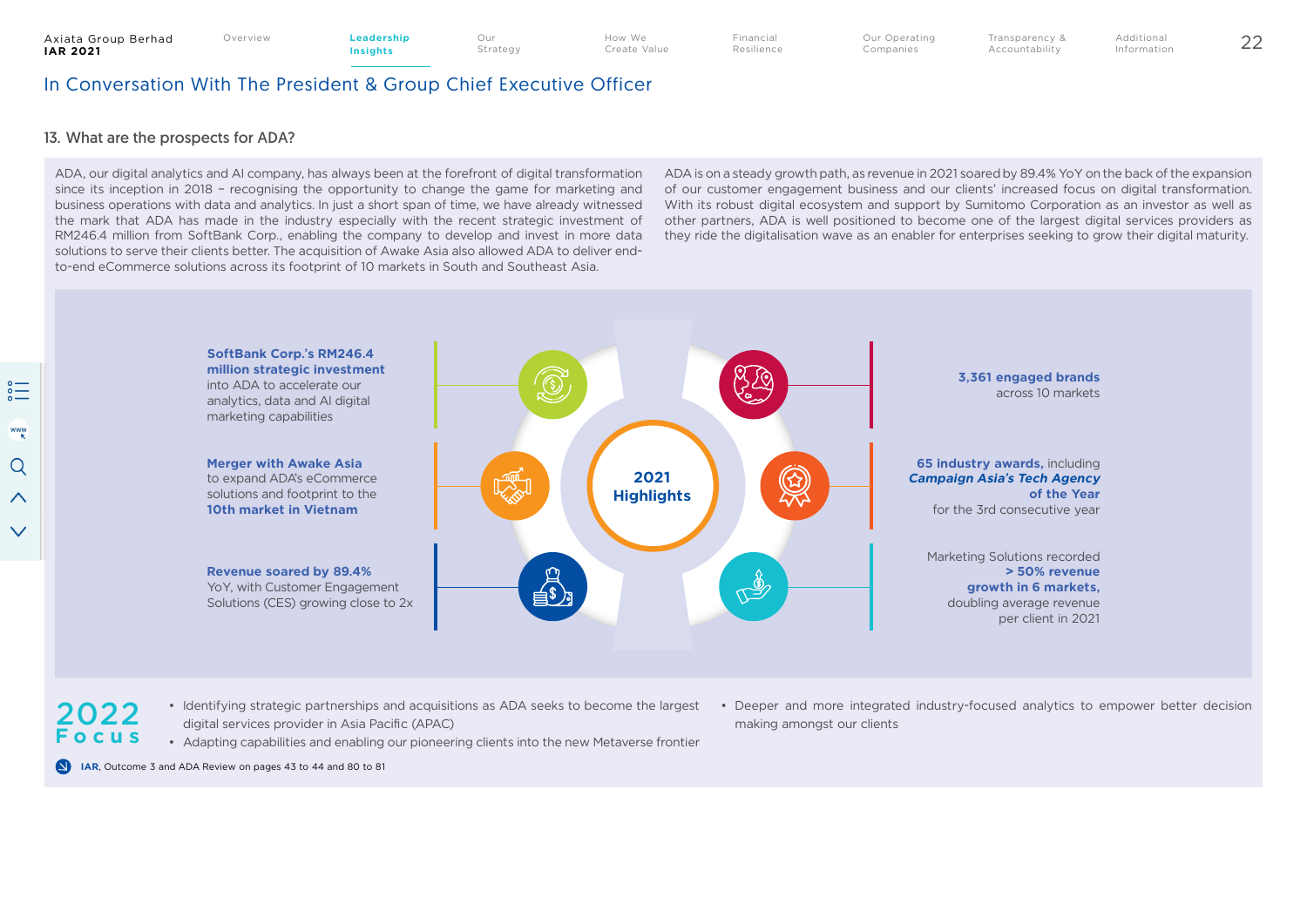Financial Resilience

## In Conversation With The President & Group Chief Executive Officer

#### 14. Can you share more about edotco's expansion plans?

edotco has progressed in its journey to become The Next Generation TowerCo by complementing its traditional towerco products with value-added and innovative offerings. The company recorded its strongest growth in terms of Built-to-suit (B2S) and co-location in most of its markets and contributed approximately RM2.0 billion to Group revenue during the year. As at the end of 2021, edotco has become the seventh largest towerco in the world based on the numbers of owned and managed sites in its portfolio, a step closer to its ambition of becoming a Top Five Global TowerCo by 2024.

In March 2022, edotco set a new milestone by penetrating into the Indonesia market through its proposed acquisition of approximately 1,000 towers from XL, which upon completion will expand

On Track to Realise edotco's Vision

its presence to nine markets across ASEAN and South Asia with a portfolio of close to 50,000 owned and managed towers. Coupled with the acquisition of Touch Mindscape in Malaysia involving approximately 1,000 towers, edotco has clearly been accelerating its strategy towards becoming a Top Five Global TowerCo by 2024.

Transparency & Accountability

Given its resilient business model and strong balance sheet, there is enough headroom to fund edotco's ongoing organic and inorganic expansion plans through a combination of borrowings and internal funds. At the same time, we are also cautious about business risks in Myanmar and keeping a close watch on further developments in the market.



• edotco's foray into Indonesia has provided it with a strong foothold in one of Asia's most sought-after tower and telecom markets

- edotco plans to aggressively pursue organic and inorganic growth to scale up its operations and cement its leadership position in the region **Focus**
	- To realise value from its acquisitions

**IAR**, edotco Review on pages 76 to 77

2022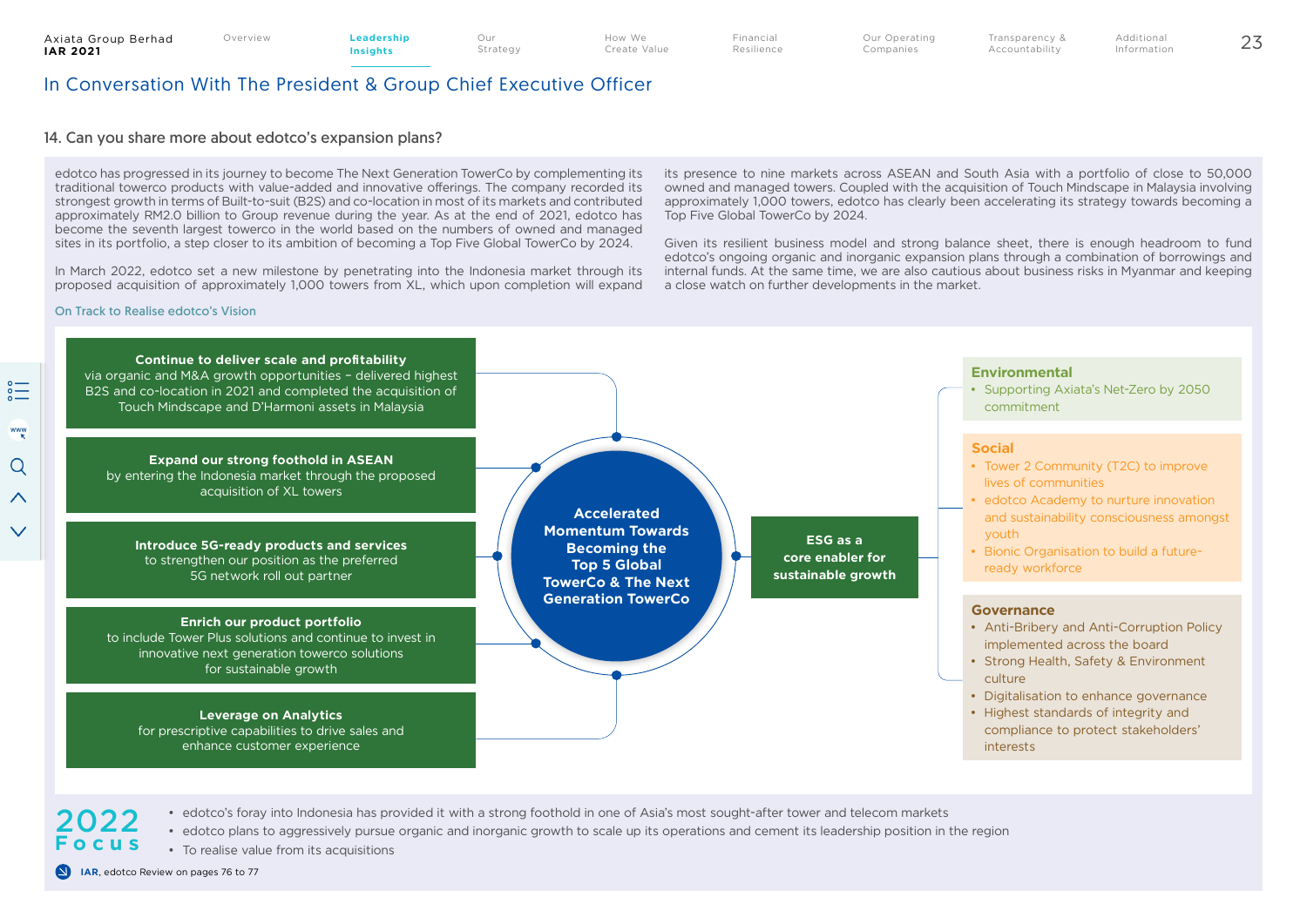$\sum_{\alpha=0}^{\infty}$ 

www

Q

 $\wedge$ 

 $\vee$ 

Our Strategy Transparency & Accountability

## In Conversation With The President & Group Chief Executive Officer

# Leveraging Regional Synergies to Build Resilience

#### 15. What is Axiata's approach to drive its talents?

Axiata Group has been resilient and agile in responding to challenges and opportunities arising from the post-pandemic surge in digital use, as driven by our high performing workforce. We are future-proofing our workforce through the execution of our People Strategy which seeks to sustain an inclusive and winning culture through high organisational effectiveness, nurturing people capabilities and maximising talent potential, towards propagating The Axiata Winning Culture.

The Axiata Winning Culture essentially consists of three core facets – The Axiata Way to forge a unique identity in upholding core values and leveraging on our agility and innovation to deliver goals without compromising ethics and integrity; Core Values to harmonise Group values whilst acknowledging the nuances and uniqueness of each of our OpCos; and building a modern mindset and workspace in an agile and digital ecosystem in line with our Modern, Agile and Digital (M.A.D.) aspiration.

The Axiata Winning Culture leverages on the rich diversity of our talents in the 11 markets we operate in, and harnesses the spectrum of experience, knowledge and insights that our multi-cultural, multi-gender and multi-generational workforce possesses. In crafting our cultural constructs, we also acknowledge that our role is to bring about harmonisation and not necessarily standardisation, as different businesses and markets have their unique characteristics and nuances.

#### 16. How does this Winning Culture translate into real action?

The Axiata Winning Culture acts as an enabler to integrate our collective knowledge, and leverage on each other's strengths to co-create solutions – in short, helping each other out as Team Axiata.

Initiatives such as Collective Brain, Expert Working Group Councils and People Circles have been able to drive vast improvements Group-wide as a result of collaborative decisions made by our OpCo leaders across ASEAN and South Asia, a true reflection of how we are leveraging "the best of us for the benefit of all of us". Among others, we have been able to centralise Procurement negotiations, as well as streamline and harmonise Network and IT functions.

We are on track to achieve targeted capex and opex savings of RM3 billion to RM4 billion by 2024 through design optimisation in Network and IT, and Procurement negotiations. In 2021, we delivered on total savings of RM2.0 billion, of which RM1.1 billion was derived from the Collective Brain approach. It is clear that we are sustaining our momentum to achieve our target of delivering cost savings of between RM3 billion and RM4 billion by 2024.

Business verticals have successfully adopted a collaborative approach towards their ways of working



**SNCR, Employees on pages 59 to 68 ICC ICC ICC ICC ICC ICC ICC ICC ICC ICC ICC ICC ICC ICC ICC ICC ICC ICC ICC ICC ICC ICC ICC ICC ICC ICC ICC ICC ICC ICC ICC**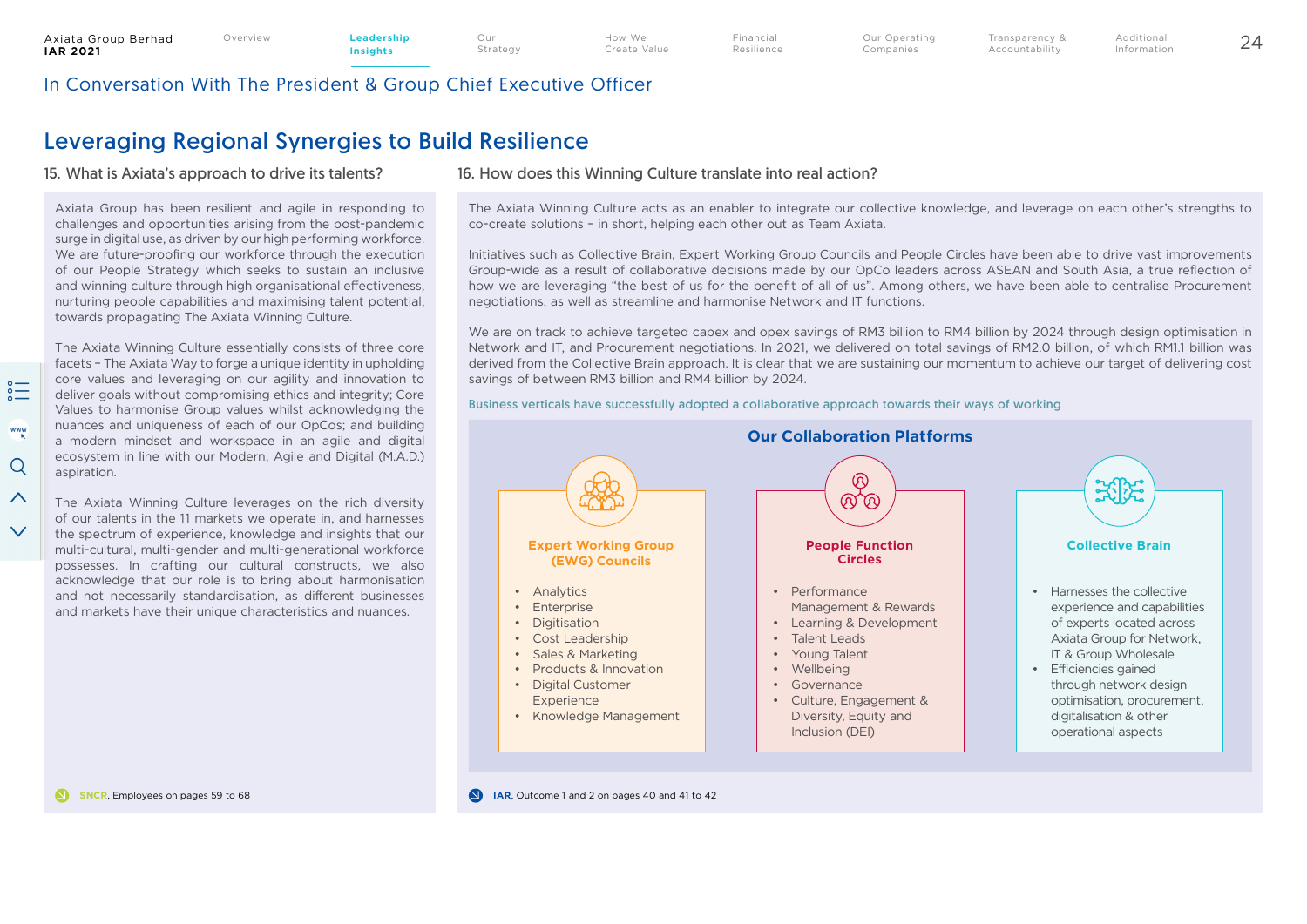How We Create Value Financial Resilience Transparency & Accountability

In Conversation With The President & Group Chief Executive Officer

## Well-Poised for the Future

#### 17. What is the outlook for Axiata?

Stepping into 2022, we are determined to sustain our growth momentum, and are imbued with a sense of cautious optimism of our prospects ahead. While short-term uncertainties will prevail, signs are that the world is coming to terms with living and working with COVID-19, and it will progress from a pandemic to an endemic phase, driven by increasingly high vaccination rates worldwide.

Against this backdrop, Axiata will continue riding the momentum already built in the Group-wide execution of Axiata 5.0, to deliver value for both our business and stakeholders by executing the strategic priorities of our 10 Key Focus Areas. At the same time, we will augment our ESG proposition as a responsible and sustainable organisation.

| • Headline KPIs: Targeting mid-single digit for revenue excluding device growth driven by<br>demand for data, digital content and enterprise digital transformation; substituting EBIT for<br>new normal adjustments<br>EBITDA growth as a better measurement of our capital-intensive business, and have set a<br>high single digit target in light of prevailing tough external conditions<br>organisational mindset<br>• Capex for 2022 is targeted at RM7.1 billion across the footprint<br>• Identify inorganic opportunities that enables Axiata to expand into adjacent areas to better<br>change, energy transition and industry decarbonisation<br>serve customers and businesses, in line with Axiata 5.0<br>• Progress our Net-Zero Carbon Roadmap, TCFD and SBTi commitments<br>• Ongoing monitoring and mitigation of risks especially from regulatory challenges across<br>programmes, and embracing the trust-based Flex@Axiata hybrid working environment<br>footprint markets - the global chip supply shortage; uncertain macroeconomic environment<br>and geo-political conflicts; hyper-competition and evolving dynamics for digital/telco<br>players; increased taxes in several of our markets; and developments in Myanmar<br>• Specifically in Sri Lanka, there are concerns on the escalating socio-economic and political<br>Charter<br>crisis and its impact on our employees, customers and operations. Dialog continues to<br>technological convergence for the Home and Enterprise segments<br>sustain its operations despite the challenges and we are closely monitoring the situation<br>• Launch Axiata's Net-Zero Carbon Roadmap and embark on our TCFD journey<br>• Preparing for 5G roll outs and synergistic partnerships across markets, doubling down in<br>high growth markets such as Indonesia and Bangladesh<br>Workplace and Society<br>• Integration on track, awaiting regulatory approval for proposed Celcom-Digi merger in<br>Malaysia<br>businesses<br>• Completion of the Link Net acquisition<br>• On the Ncell Capital Gains Tax matter, the arbitration tribunal set up under the rules of the<br>products and offerings<br>International Centre for Settlement of Investment Disputes had postponed the hearing from<br>August 2021 to between 11-22 April 2022, with 4-5 July 2022 in reserve<br>• Awaiting Bank Negara Malaysia's approval for digital banking licence jointly applied with<br>value-added products and services across its regional footprint<br><b>RHB Banking Group</b><br>• Seek regional expansion opportunities for Boost and ADA | <b>Short Term</b> | <b>Medium Term</b>                                                                                                                                                                                                                                                                                                                                                                                                                                                                                                                                                                                                                                                                                                                                                                                                                                                                                                                                                                                                                                                                                                                                                                                                              |
|--------------------------------------------------------------------------------------------------------------------------------------------------------------------------------------------------------------------------------------------------------------------------------------------------------------------------------------------------------------------------------------------------------------------------------------------------------------------------------------------------------------------------------------------------------------------------------------------------------------------------------------------------------------------------------------------------------------------------------------------------------------------------------------------------------------------------------------------------------------------------------------------------------------------------------------------------------------------------------------------------------------------------------------------------------------------------------------------------------------------------------------------------------------------------------------------------------------------------------------------------------------------------------------------------------------------------------------------------------------------------------------------------------------------------------------------------------------------------------------------------------------------------------------------------------------------------------------------------------------------------------------------------------------------------------------------------------------------------------------------------------------------------------------------------------------------------------------------------------------------------------------------------------------------------------------------------------------------------------------------------------------------------------------------------------------------------------------------------------------------------------------------------------------------------------------------------------------------------------------------------------------------------------------------------------------------------------------------------------------------------------------------------------------------------------------------------------------------------------------------------------------------------------------------------------------------------------------------------------------------|-------------------|---------------------------------------------------------------------------------------------------------------------------------------------------------------------------------------------------------------------------------------------------------------------------------------------------------------------------------------------------------------------------------------------------------------------------------------------------------------------------------------------------------------------------------------------------------------------------------------------------------------------------------------------------------------------------------------------------------------------------------------------------------------------------------------------------------------------------------------------------------------------------------------------------------------------------------------------------------------------------------------------------------------------------------------------------------------------------------------------------------------------------------------------------------------------------------------------------------------------------------|
| • edotco remains in growth mode to increase its tower portfolio in the region<br>IAR, Key Trends and Risks Linked To Strategy on pages 28 to 29 and 33 to 36                                                                                                                                                                                                                                                                                                                                                                                                                                                                                                                                                                                                                                                                                                                                                                                                                                                                                                                                                                                                                                                                                                                                                                                                                                                                                                                                                                                                                                                                                                                                                                                                                                                                                                                                                                                                                                                                                                                                                                                                                                                                                                                                                                                                                                                                                                                                                                                                                                                       |                   | • Continue to seek out market consolidation opportunities across our footprint in line with<br>. Immerse Axiata in AI initiatives to future-proof the business by building an 'AI First'<br>• Closely monitor emerging risks and opportunities, in line with the demands of climate<br>• Remain committed to building a M.A.D. workforce with talent development and digital skills<br>. Prioritise Diversity, Equity and Inclusion through our Women of Axiata and Male Allies<br>initiative and our commitment to the United Nations Women's Empowerment Principles<br>• Strengthen our position as a truly Digital Telco across our footprint through digital and<br>• With AI and IR 4.0 technologies embedded within our Digital Telco processes, manage<br>future risks associated with AI within four major dimensions of Organisation, Customer,<br>Expanding our digital bank ambition and eCommerce proposition through our two digital<br>• edotco to further strengthen its market proposition by diversifying into 5G ready towers,<br>• Focus on expanding edotco's tower portfolio both organically and inorganically, as it<br>continues to leverage on advanced network technologies to provide innovative and |

 $\wedge$ 

 $\checkmark$